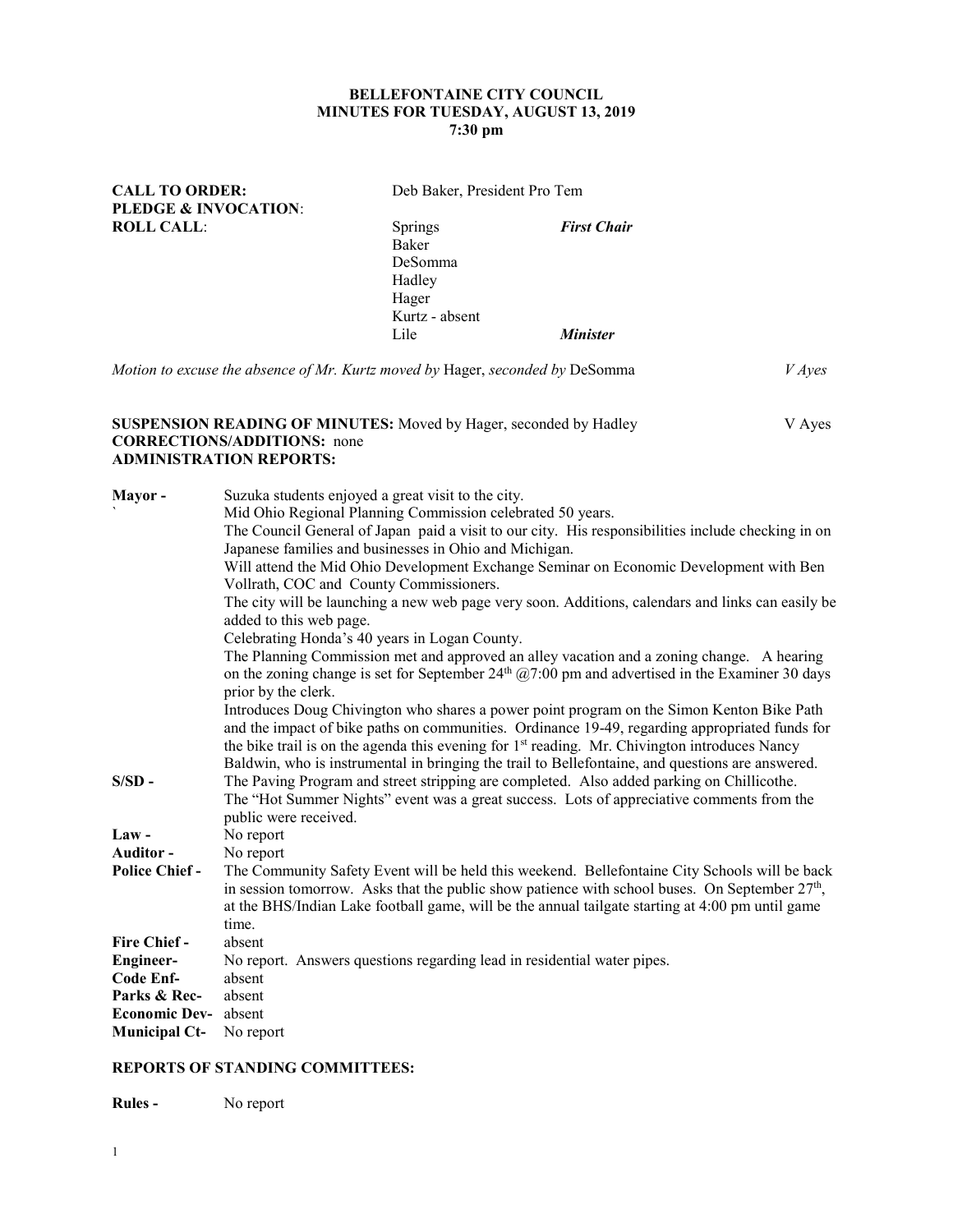**Finance -** Explained ordinances on the agenda **Utilities -** No report **Safety -** No report **Streets -** Explained ordinances on the agenda **Sidewalks, Curbs & Parks** –The Park Board met. The start date for Kaleidoscope is scheduled for August 21<sup>st</sup>. **Audit –** No report

**COMMUNICATIONS FROM CITIZENS:** Linda MacGillivray, 321 E. Williams, asking support as a Govenor appointee to the Common Pleas Court Judge. Also offers information on Health Department Lead Screening.

Mike Ward, 201 Miami, here to publicly recognize Chief Standley as a warrior and thank him and his department for their work against sexual predator issues.

## **INTRODUCTION OF ORDINANCES:**

#### **1. ORDINANCES FOR 1ST READING**

19-46 A. AN ORDINANCE VACATING THAT CERTAIN ALLEY IN THE VICINITY NORTH OF CENTER STREET AND SOUTH OF NORTH STREET, IN THE CITY OF BELLEFONTAINE, LAKE TOWNSHIP, LOGAN COUNTY, OHIO, AND DECLARING AN EMERGENCY IN SAID CITY. **STREET** 

3RR- Moved by DeSomma, seconded by Springs V Ayes Passage-Adoption-

19-47 B. AN ORDINANCE AMENDING AND RESTATING SECTION 351.19 OF THE CODIFIED ORDINANCES OF THE CITY OF BELLEFONTAINE, OHIO AUTHORIZING THREE (3) HOUR PARKING AND DECLARING AN EMERGENCY IN SAID CITY. **STREET**

| $3RR-$    | Moved by DeSomma, seconded by Springs | V Ayes |
|-----------|---------------------------------------|--------|
| Passage-  |                                       |        |
| Adoption- |                                       |        |

19-48 C. AN ORDINANCE AUTHORIZING AND CREATING A PERMANENT PART-TIME DEPUTY CLERK POSITION FOR THE BELLEFONTAINE MUNICIPAL COURT AND AUTHORIZING THE HIRING OF SAID NEW PART-TIME CLERK AND DECLARING AN EMERGENCY IN THE CITY OF BELLEFONTAINE, OHIO. **FINANCE**

| $3RR-$    | Moved by DeSomma, seconded by DeSomma | V Ayes |
|-----------|---------------------------------------|--------|
| Passage-  |                                       |        |
| Adoption- |                                       |        |

19-49 D. AN ORDINANCE AUTHORIZING AND DIRECTING THE CITY AUDITOR TO APPROPRIATE FUNDS FOR A CONTRIBUTION TO THE SIMON KENTON TRAIL AND DECLARING AN EMERGENCY IN THE CITY OF BELLEFONTAINE, OHIO. **FINANCE**

| 3RR-      | Moved by Springs, seconded by DeSomma | V Ayes |
|-----------|---------------------------------------|--------|
| Passage-  |                                       |        |
| Adoption- |                                       |        |
|           |                                       |        |

19-50 E. AN ORDINANCE AUTHORIZING THE SERVICE-SAFETY DIRECTOR OR FIRE CHIEF TO DISPOSE OF MISCELLANEOUS UNNEEDED OR OBSOLETE MUNICIPAL PERSONAL PROPERTY OF NO VALUE AND DECLARING AN EMERGENCY IN THE CITY OF BELLEFONTAINE, OHIO. **FINANCE**

| 3RR-     | Moved by Springs, seconded by DeSomma | V Ayes |
|----------|---------------------------------------|--------|
| Passage- |                                       |        |